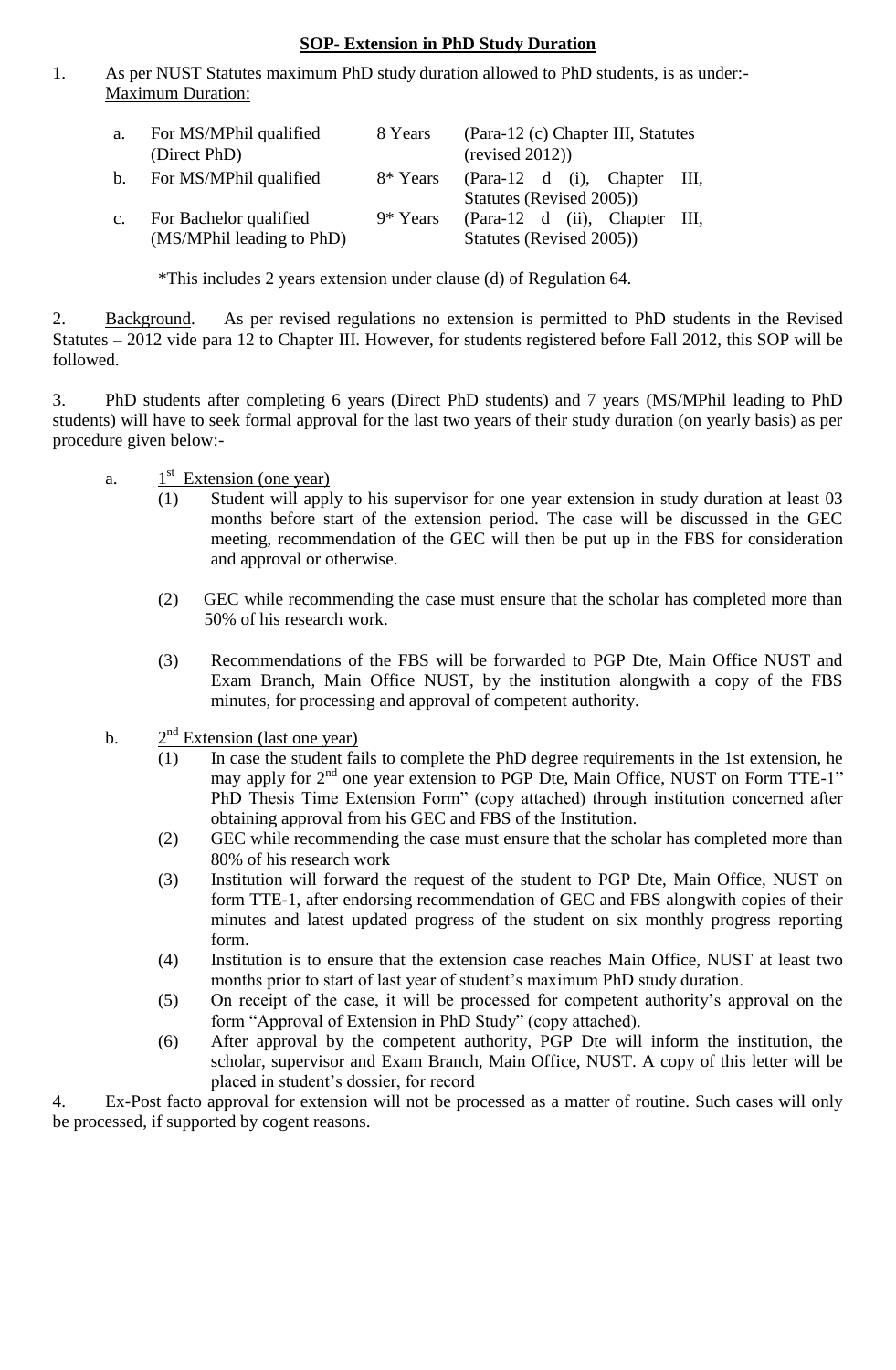# **PhD Study Extension Form (for students enrolled before fall 2012)**

|                | Name of the student:           |                                                                                                                                                             |                      |
|----------------|--------------------------------|-------------------------------------------------------------------------------------------------------------------------------------------------------------|----------------------|
|                | Registration No :              |                                                                                                                                                             |                      |
|                | Date of Admission in MS:       | <u> 1980 - Johann Barbara, martxa alemaniar argumento de la contrada de la contrada de la contrada de la contrad</u>                                        |                      |
|                |                                | Date of Admission/Transfer to PhD:                                                                                                                          |                      |
|                | Extension due from:            |                                                                                                                                                             |                      |
|                | Name of Supervisor:            | <u> 1980 - Johann Barn, mars ann an t-Amhain ann an t-Amhain an t-Amhain an t-Amhain an t-Amhain an t-Amhain an t-</u>                                      |                      |
|                |                                |                                                                                                                                                             |                      |
| a.             |                                |                                                                                                                                                             |                      |
| $\mathbf{b}$ . | Date of Qualifier Exam passed: |                                                                                                                                                             |                      |
| c.             | No of Publications:            | (1)                                                                                                                                                         |                      |
|                |                                | (2)                                                                                                                                                         |                      |
|                |                                | (3)                                                                                                                                                         |                      |
|                |                                |                                                                                                                                                             |                      |
| $d_{\cdot}$    |                                | Reason of delay (in case of ex-post facto approval):_____________________________                                                                           |                      |
|                |                                |                                                                                                                                                             |                      |
|                |                                |                                                                                                                                                             | Signature of Student |
|                |                                |                                                                                                                                                             |                      |
|                | (attach copy of the minutes):  | FBS Meeting in which extension has been recommended :____________________________<br>Copy of the latest/updated progress report of the student is attached. |                      |
|                |                                |                                                                                                                                                             |                      |
|                |                                |                                                                                                                                                             |                      |

Signature of Supervisor Date:

#### **RECOMMENDED/NOT RECOMMENDED**

Signature of Dean Date:

#### **RECOMMENDED/NOT RECOMMENDED**

Signature of Principal/ Commandant with Stamp Date: